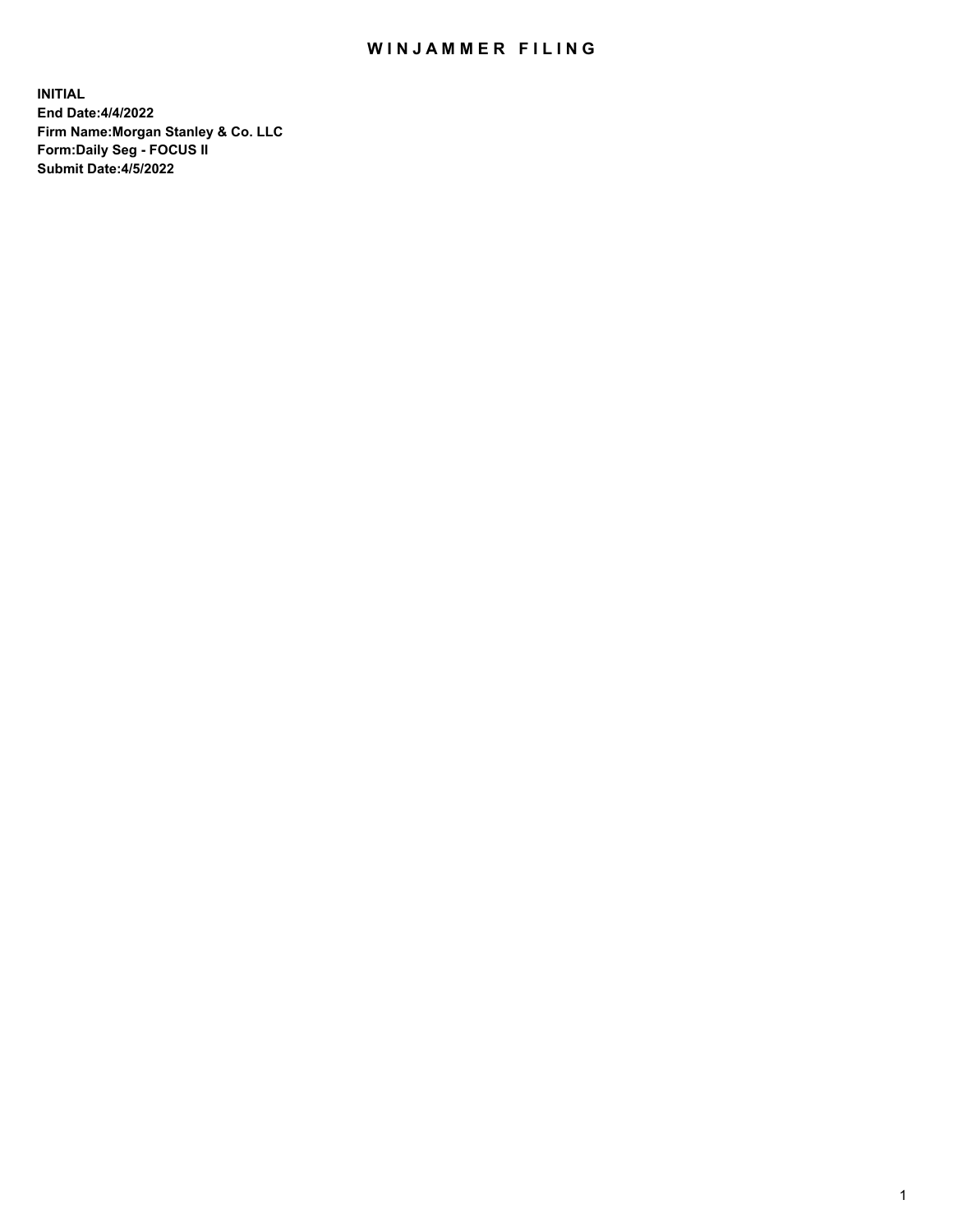**INITIAL End Date:4/4/2022 Firm Name:Morgan Stanley & Co. LLC Form:Daily Seg - FOCUS II Submit Date:4/5/2022 Daily Segregation - Cover Page**

| Name of Company                                                                                                                                                                                                                                                                                                               | Morgan Stanley & Co. LLC                                                     |
|-------------------------------------------------------------------------------------------------------------------------------------------------------------------------------------------------------------------------------------------------------------------------------------------------------------------------------|------------------------------------------------------------------------------|
| <b>Contact Name</b>                                                                                                                                                                                                                                                                                                           | <b>Ikram Shah</b>                                                            |
| <b>Contact Phone Number</b>                                                                                                                                                                                                                                                                                                   | 212-276-0963                                                                 |
| <b>Contact Email Address</b>                                                                                                                                                                                                                                                                                                  | Ikram.shah@morganstanley.com                                                 |
| FCM's Customer Segregated Funds Residual Interest Target (choose one):<br>a. Minimum dollar amount: ; or<br>b. Minimum percentage of customer segregated funds required:% ; or<br>c. Dollar amount range between: and; or<br>d. Percentage range of customer segregated funds required between: % and %.                      | 235,000,000<br><u>0</u><br><u>00</u><br>0 Q                                  |
| FCM's Customer Secured Amount Funds Residual Interest Target (choose one):<br>a. Minimum dollar amount: ; or<br>b. Minimum percentage of customer secured funds required:%; or<br>c. Dollar amount range between: and; or<br>d. Percentage range of customer secured funds required between:% and%.                           | 140,000,000<br><u>0</u><br>$\underline{0}$ $\underline{0}$<br>0 <sup>0</sup> |
| FCM's Cleared Swaps Customer Collateral Residual Interest Target (choose one):<br>a. Minimum dollar amount: ; or<br>b. Minimum percentage of cleared swaps customer collateral required:%; or<br>c. Dollar amount range between: and; or<br>d. Percentage range of cleared swaps customer collateral required between:% and%. | 92,000,000<br><u>0</u><br><u>00</u><br>00                                    |

Attach supporting documents CH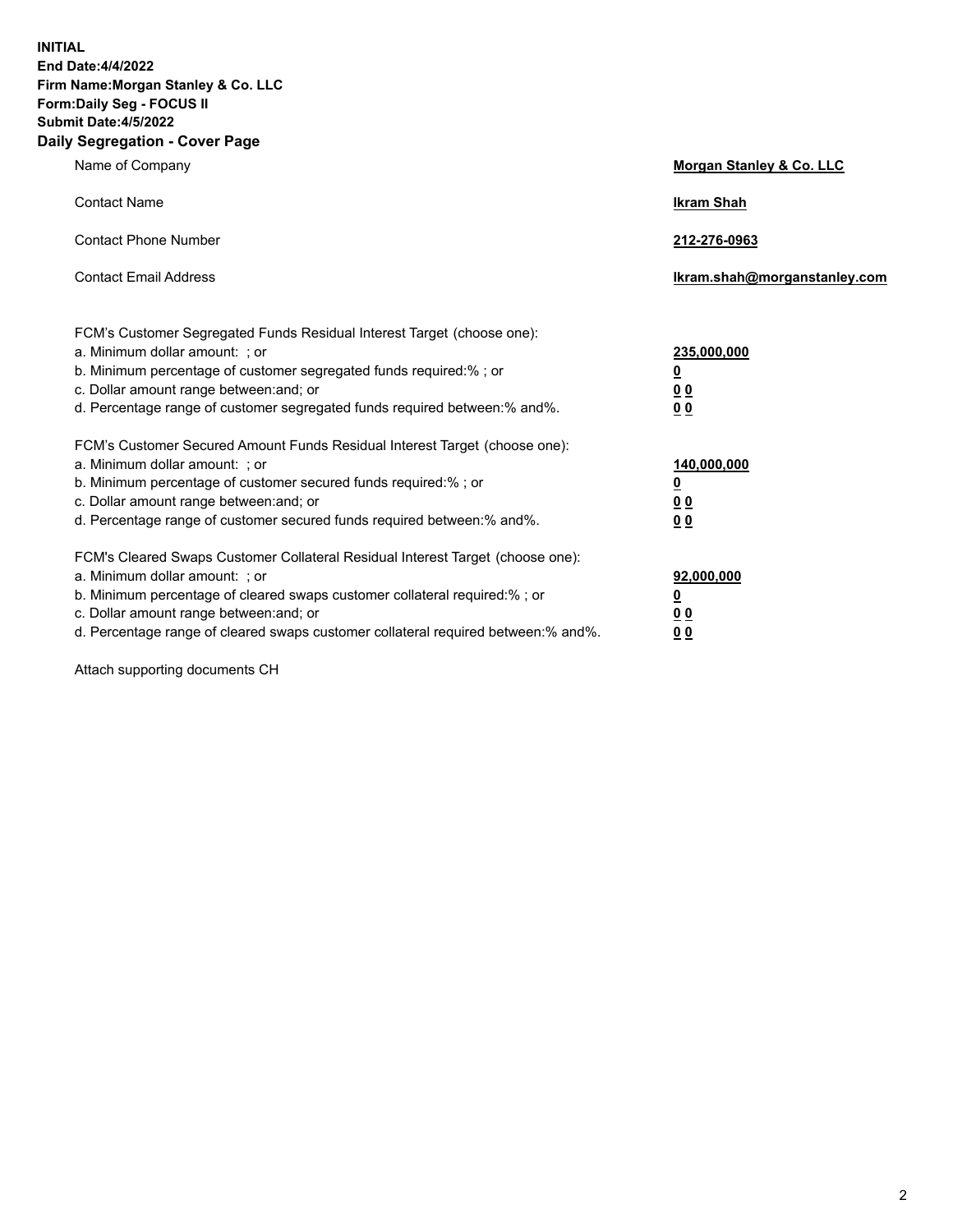|          | <b>INITIAL</b><br><b>End Date:4/4/2022</b><br>Firm Name: Morgan Stanley & Co. LLC<br>Form: Daily Seg - FOCUS II<br><b>Submit Date: 4/5/2022</b><br><b>Daily Segregation - Secured Amounts</b> |                                                                |
|----------|-----------------------------------------------------------------------------------------------------------------------------------------------------------------------------------------------|----------------------------------------------------------------|
|          | Foreign Futures and Foreign Options Secured Amounts                                                                                                                                           |                                                                |
|          | Amount required to be set aside pursuant to law, rule or regulation of a foreign<br>government or a rule of a self-regulatory organization authorized thereunder                              | $0$ [7305]                                                     |
| 1.       | Net ledger balance - Foreign Futures and Foreign Option Trading - All Customers<br>A. Cash                                                                                                    | 4,803,286,947 [7315]                                           |
|          | B. Securities (at market)                                                                                                                                                                     | 2,335,324,724 [7317]                                           |
| 2.<br>3. | Net unrealized profit (loss) in open futures contracts traded on a foreign board of trade<br>Exchange traded options                                                                          | 2,475,391,336 [7325]                                           |
|          | a. Market value of open option contracts purchased on a foreign board of trade                                                                                                                | 82,120,011 [7335]                                              |
|          | b. Market value of open contracts granted (sold) on a foreign board of trade                                                                                                                  | -64,046,991 [7337]                                             |
| 4.<br>5. | Net equity (deficit) (add lines 1. 2. and 3.)                                                                                                                                                 | 9,632,076,027 [7345]                                           |
|          | Account liquidating to a deficit and account with a debit balances - gross amount<br>Less: amount offset by customer owned securities                                                         | 39,232,002 [7351]                                              |
|          |                                                                                                                                                                                               | -36,901,381 [7352] 2,330,621<br>[7354]                         |
| 6.       | Amount required to be set aside as the secured amount - Net Liquidating Equity                                                                                                                | 9,634,406,648 [7355]                                           |
|          | Method (add lines 4 and 5)                                                                                                                                                                    |                                                                |
| 7.       | Greater of amount required to be set aside pursuant to foreign jurisdiction (above) or line                                                                                                   | 9,634,406,648 [7360]                                           |
|          | 6.                                                                                                                                                                                            |                                                                |
| 1.       | FUNDS DEPOSITED IN SEPARATE REGULATION 30.7 ACCOUNTS                                                                                                                                          |                                                                |
|          | Cash in banks<br>A. Banks located in the United States                                                                                                                                        |                                                                |
|          | B. Other banks qualified under Regulation 30.7                                                                                                                                                | 186,100,231 [7500]<br>372,731,465 [7520] 558,831,696<br>[7530] |
| 2.       | Securities                                                                                                                                                                                    |                                                                |
|          | A. In safekeeping with banks located in the United States                                                                                                                                     | 1,115,226,079 [7540]                                           |
|          | B. In safekeeping with other banks qualified under Regulation 30.7                                                                                                                            | 82,580,743 [7560] 1,197,806,822<br>[7570]                      |
| 3.       | Equities with registered futures commission merchants                                                                                                                                         |                                                                |
|          | A. Cash                                                                                                                                                                                       | 29,766,762 [7580]                                              |
|          | <b>B.</b> Securities                                                                                                                                                                          | $0$ [7590]                                                     |
|          | C. Unrealized gain (loss) on open futures contracts                                                                                                                                           | 1,992,485 [7600]                                               |
|          | D. Value of long option contracts                                                                                                                                                             | $0$ [7610]                                                     |
|          | E. Value of short option contracts                                                                                                                                                            | 0 [7615] 31,759,247 [7620]                                     |
| 4.       | Amounts held by clearing organizations of foreign boards of trade                                                                                                                             |                                                                |
|          | A. Cash                                                                                                                                                                                       | $0$ [7640]                                                     |
|          | <b>B.</b> Securities                                                                                                                                                                          | $0$ [7650]                                                     |
|          | C. Amount due to (from) clearing organization - daily variation                                                                                                                               | $0$ [7660]                                                     |
|          | D. Value of long option contracts                                                                                                                                                             | $0$ [7670]                                                     |
| 5.       | E. Value of short option contracts                                                                                                                                                            | 0 [7675] 0 [7680]                                              |
|          | Amounts held by members of foreign boards of trade<br>A. Cash                                                                                                                                 |                                                                |
|          | <b>B.</b> Securities                                                                                                                                                                          | 4,433,159,507 [7700]<br>1,137,517,902 [7710]                   |
|          | C. Unrealized gain (loss) on open futures contracts                                                                                                                                           | 2,473,398,852 [7720]                                           |
|          | D. Value of long option contracts                                                                                                                                                             | 82,120,011 [7730]                                              |
|          | E. Value of short option contracts                                                                                                                                                            | -64,046,991 [7735] 8,062,149,281                               |
|          |                                                                                                                                                                                               | [7740]                                                         |
| 6.       | Amounts with other depositories designated by a foreign board of trade                                                                                                                        | $0$ [7760]                                                     |
| 7.       | Segregated funds on hand                                                                                                                                                                      | $0$ [7765]                                                     |
| 8.       | Total funds in separate section 30.7 accounts                                                                                                                                                 | 9,850,547,046 [7770]                                           |
| 9.       | Excess (deficiency) Set Aside for Secured Amount (subtract line 7 Secured Statement                                                                                                           | 216,140,398 [7380]                                             |
|          | Page 1 from Line 8)                                                                                                                                                                           |                                                                |

- 10. Management Target Amount for Excess funds in separate section 30.7 accounts **140,000,000** [7780]
- 11. Excess (deficiency) funds in separate 30.7 accounts over (under) Management Target **76,140,398** [7785]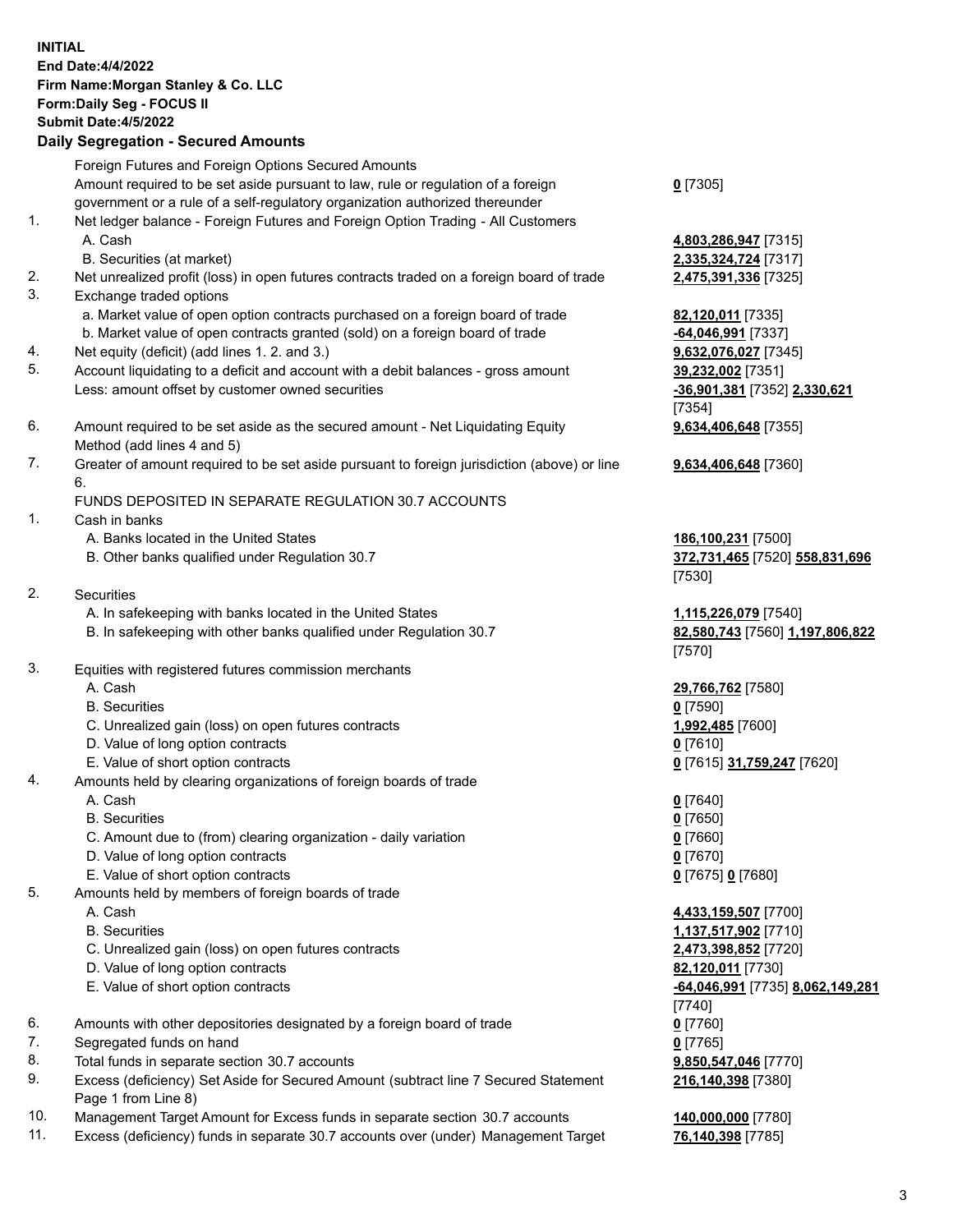| <b>INITIAL</b> | <b>End Date:4/4/2022</b><br>Firm Name: Morgan Stanley & Co. LLC<br>Form: Daily Seg - FOCUS II<br><b>Submit Date: 4/5/2022</b><br>Daily Segregation - Segregation Statement |                                                |
|----------------|----------------------------------------------------------------------------------------------------------------------------------------------------------------------------|------------------------------------------------|
|                | SEGREGATION REQUIREMENTS(Section 4d(2) of the CEAct)                                                                                                                       |                                                |
| 1.             | Net ledger balance                                                                                                                                                         |                                                |
|                | A. Cash                                                                                                                                                                    | 15,652,005,595 [7010]                          |
|                | B. Securities (at market)                                                                                                                                                  | 8,515,597,529 [7020]                           |
| 2.<br>3.       | Net unrealized profit (loss) in open futures contracts traded on a contract market                                                                                         | 3,278,745,622 [7030]                           |
|                | Exchange traded options                                                                                                                                                    |                                                |
|                | A. Add market value of open option contracts purchased on a contract market<br>B. Deduct market value of open option contracts granted (sold) on a contract market         | 2,194,860,060 [7032]                           |
| 4.             | Net equity (deficit) (add lines 1, 2 and 3)                                                                                                                                | -1,418,511,457 [7033]<br>28,222,697,349 [7040] |
| 5.             | Accounts liquidating to a deficit and accounts with                                                                                                                        |                                                |
|                | debit balances - gross amount                                                                                                                                              | 622,391,267 [7045]                             |
|                | Less: amount offset by customer securities                                                                                                                                 | -619,963,335 [7047] 2,427,932                  |
|                |                                                                                                                                                                            | [7050]                                         |
| 6.             | Amount required to be segregated (add lines 4 and 5)                                                                                                                       | 28,225,125,281 [7060]                          |
|                | FUNDS IN SEGREGATED ACCOUNTS                                                                                                                                               |                                                |
| 7.             | Deposited in segregated funds bank accounts                                                                                                                                |                                                |
|                | A. Cash                                                                                                                                                                    | 2,589,230,777 [7070]                           |
|                | B. Securities representing investments of customers' funds (at market)                                                                                                     | $0$ [7080]                                     |
|                | C. Securities held for particular customers or option customers in lieu of cash (at                                                                                        | 2,639,100,973 [7090]                           |
|                | market)                                                                                                                                                                    |                                                |
| 8.             | Margins on deposit with derivatives clearing organizations of contract markets                                                                                             |                                                |
|                | A. Cash                                                                                                                                                                    | 16,452,400,519 [7100]                          |
|                | B. Securities representing investments of customers' funds (at market)                                                                                                     | $0$ [7110]                                     |
|                | C. Securities held for particular customers or option customers in lieu of cash (at<br>market)                                                                             | 5,714,023,470 [7120]                           |
| 9.             | Net settlement from (to) derivatives clearing organizations of contract markets                                                                                            | 256,052,223 [7130]                             |
| 10.            | Exchange traded options                                                                                                                                                    |                                                |
|                | A. Value of open long option contracts                                                                                                                                     | 2,194,860,060 [7132]                           |
|                | B. Value of open short option contracts                                                                                                                                    | -1,418,511,457 [7133]                          |
| 11.            | Net equities with other FCMs                                                                                                                                               |                                                |
|                | A. Net liquidating equity                                                                                                                                                  | 25,615,244 [7140]                              |
|                | B. Securities representing investments of customers' funds (at market)                                                                                                     | $0$ [7160]                                     |
|                | C. Securities held for particular customers or option customers in lieu of cash (at<br>market)                                                                             | $0$ [7170]                                     |
| 12.            | Segregated funds on hand                                                                                                                                                   | 162,473,086 [7150]                             |
| 13.            | Total amount in segregation (add lines 7 through 12)                                                                                                                       | 28,615,244,895 [7180]                          |
| 14.            | Excess (deficiency) funds in segregation (subtract line 6 from line 13)                                                                                                    | 390,119,614 [7190]                             |
| 15.            | Management Target Amount for Excess funds in segregation                                                                                                                   | 235,000,000 [7194]                             |
| 16.            | Excess (deficiency) funds in segregation over (under) Management Target Amount                                                                                             | 155,119,614 [7198]                             |

15. Management Target Amount for Excess funds in segregation<br>16. Excess (deficiency) funds in segregation over (under) Manag Excess (deficiency) funds in segregation over (under) Management Target Amount Excess